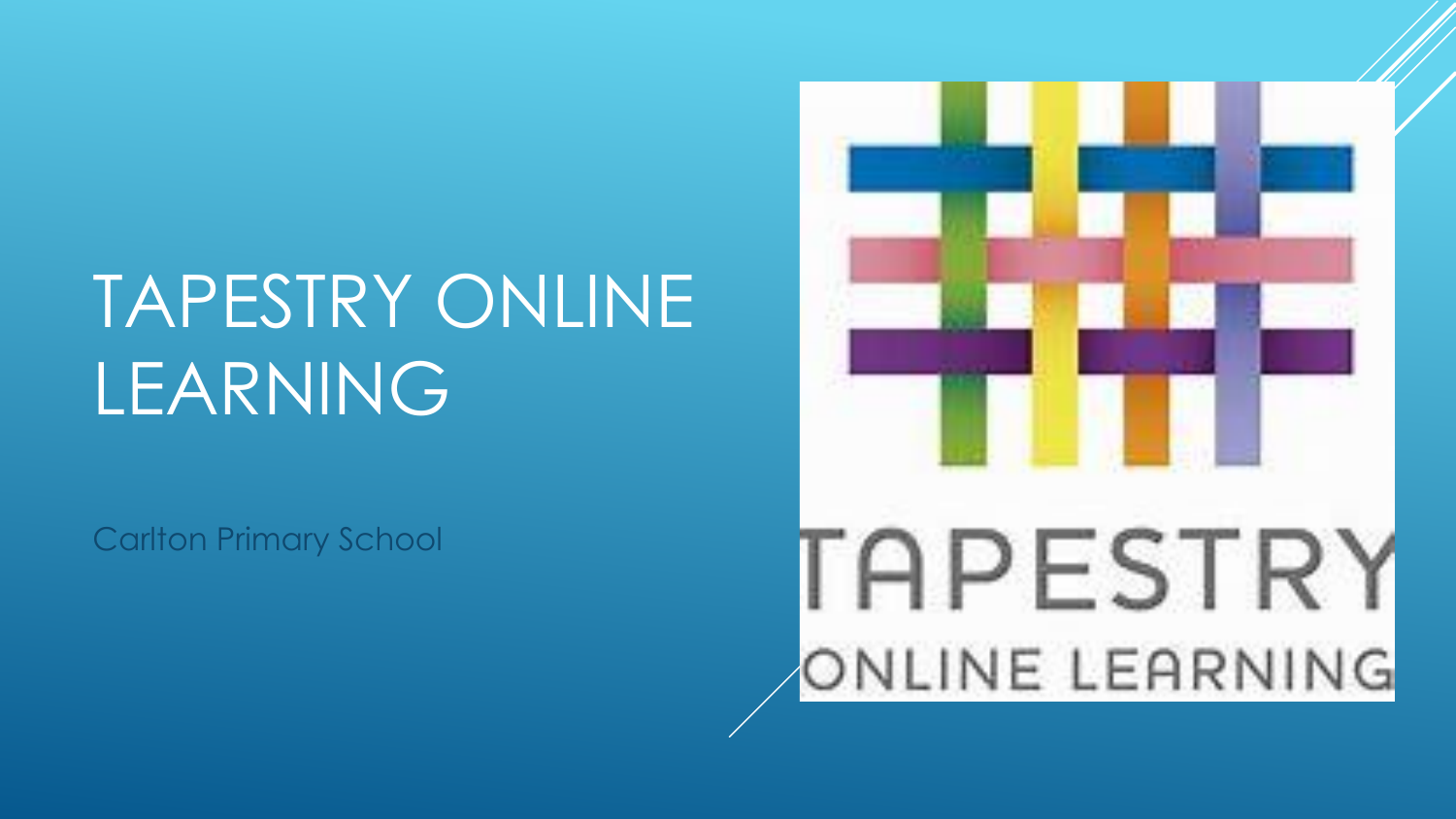#### INTRODUCTION

What is Tapestry? Why choose an online system? **Long Observations** WOW Observations Home/School Links Home learning Opportunities Difficulties in accessing Tapestry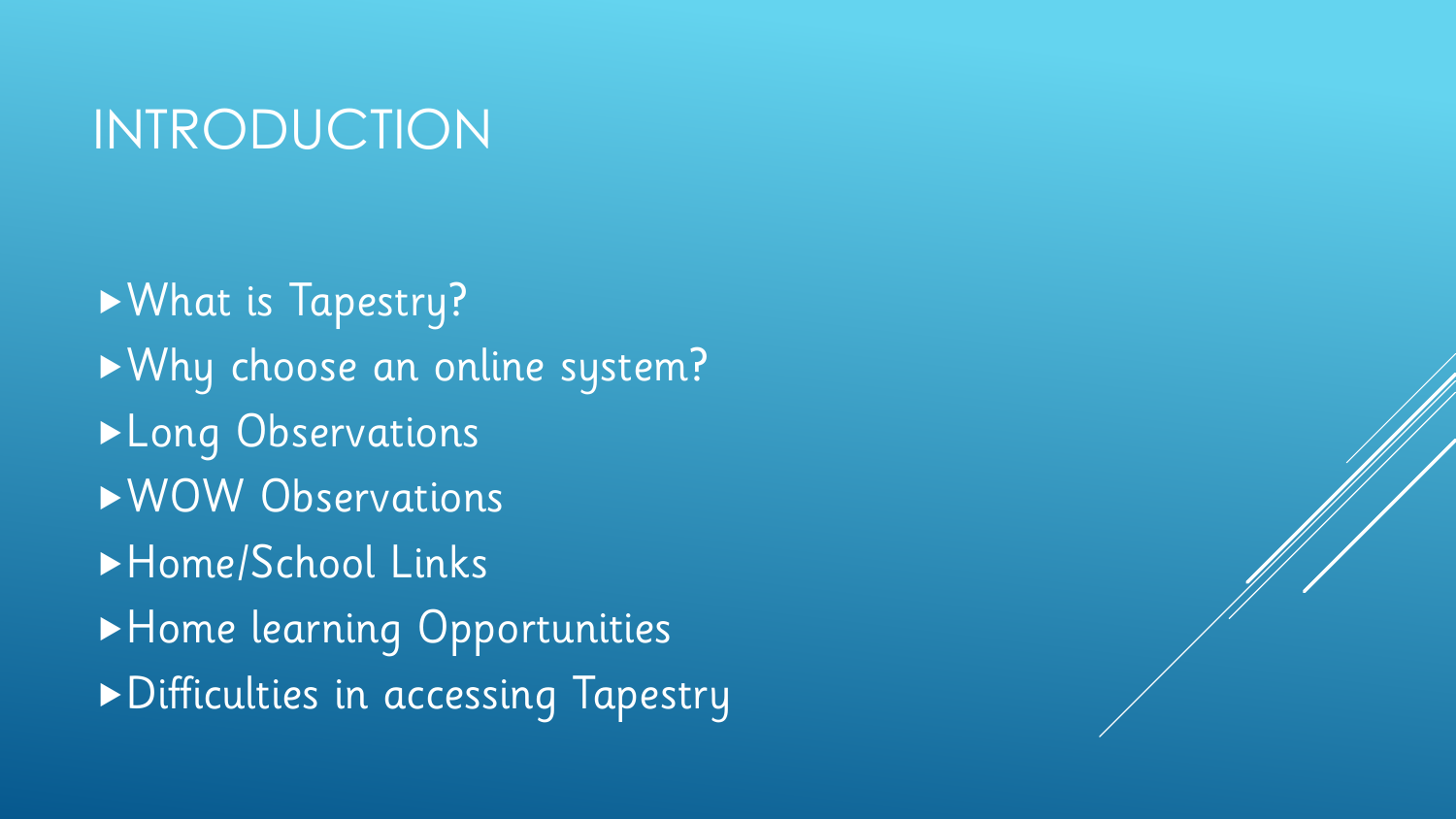## WHAT IS TAPESTRY?

- $\triangleright$  Tapestry is a piece of education software that allows us to create an online version of your child's learning journey.
- Each observation is recorded using an iPad and then uploaded to the child's individual learning journey.



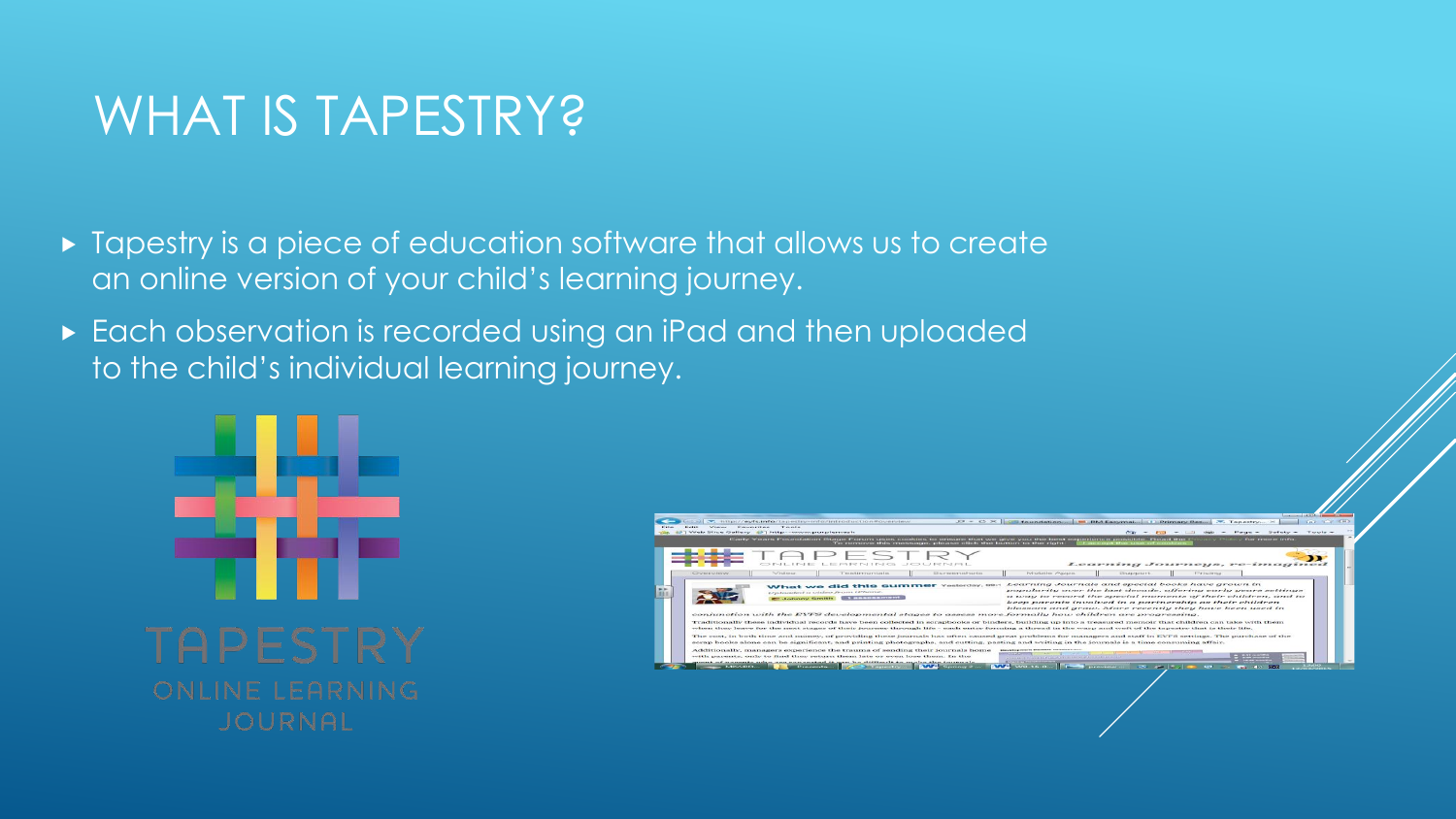#### WHY CHOOSE AN ONLINE SYSTEM?

- **Able to use videos to enhance observations.**
- **Observations can be created and uploaded instantly.**
- **Allows you to have easier, more regular access to your child's Learning Journey.**
- **Creates a greater partnership between parents and teacher.**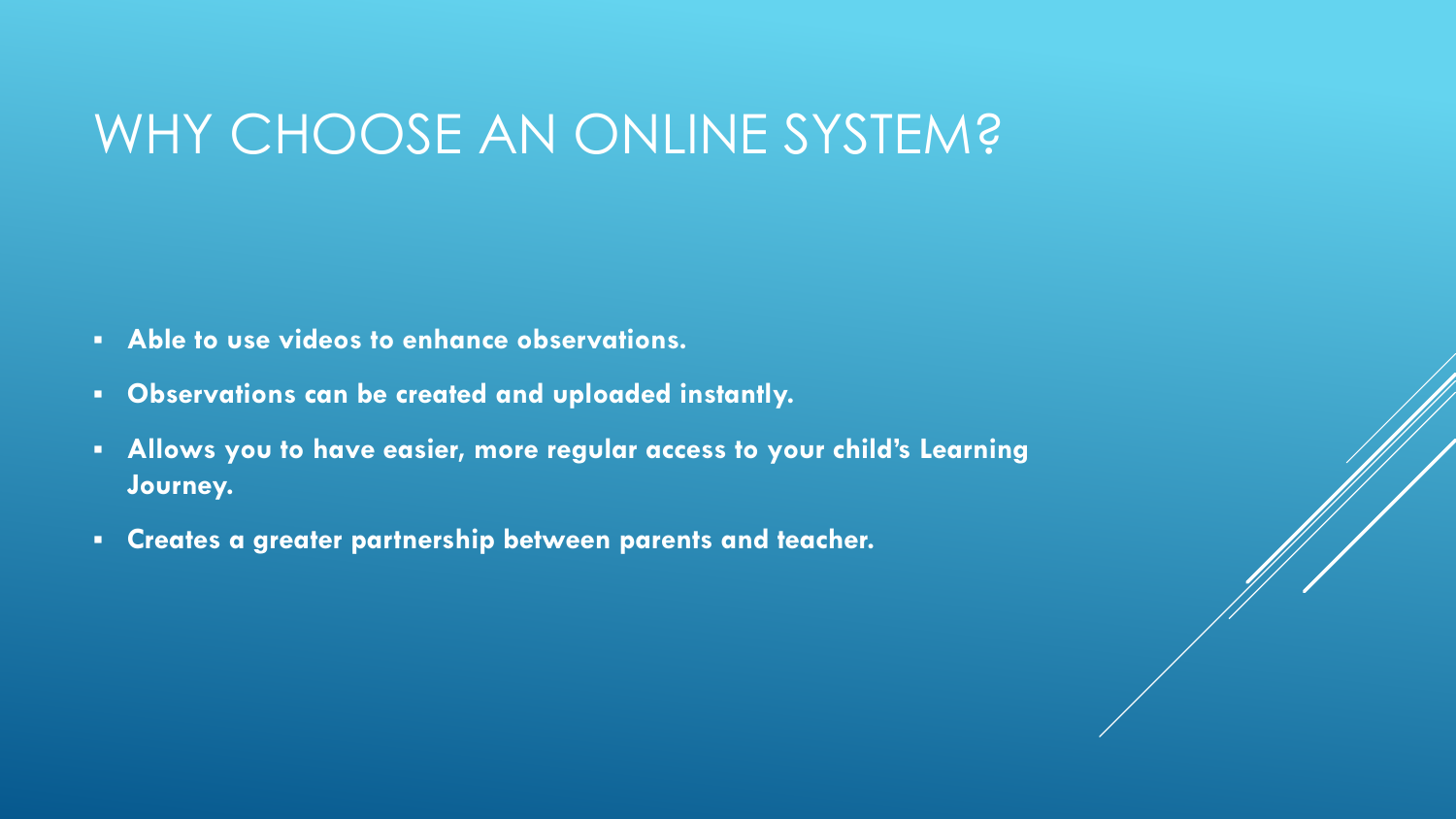## HOW WE OBSERVE…

We do a range of observations on your child each half term, from long observations to WOW moments and group observations.

We post weekly Motivational Monday posts about our learning from the week and then Find out Friday posts with a summary of what we have done over the week and some home learning tasks, with video support from staff.

We provide next steps and links to learning opportunities at home.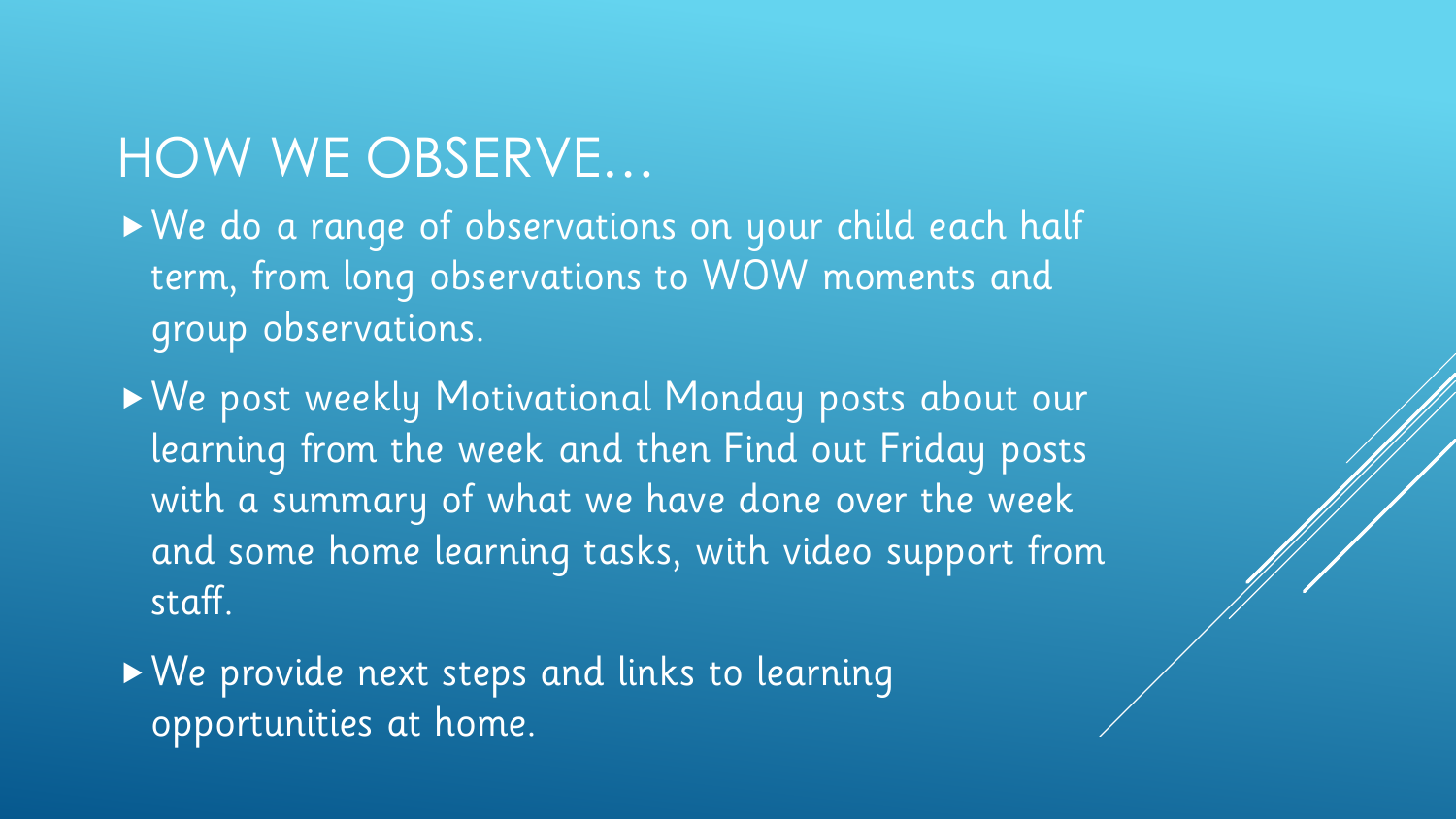OBSERVING AT HOME… Any learning opportunities Extended learning Visits, trips and celebrations Home learning tasks How do I do this?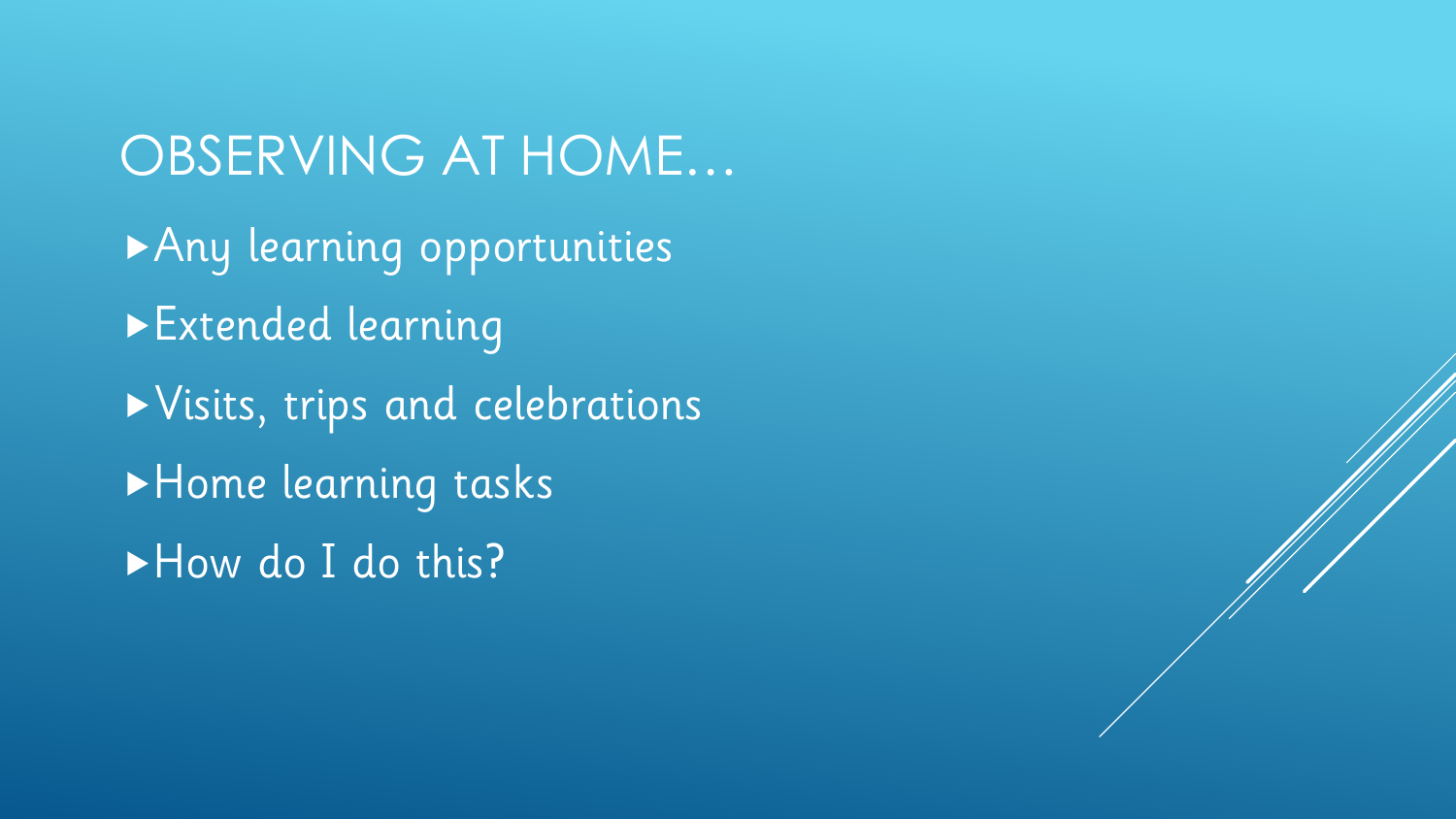# ACCESSING TAPESTRY

- Once your Tapestry account is set up, you will be given a username – which will be your email address to begin with.
- You will have a password for the first time that you set it up – these are case sensitive.
- You will have a 4 digit PIN, which will enable you to access the app on your phone or Ipad.

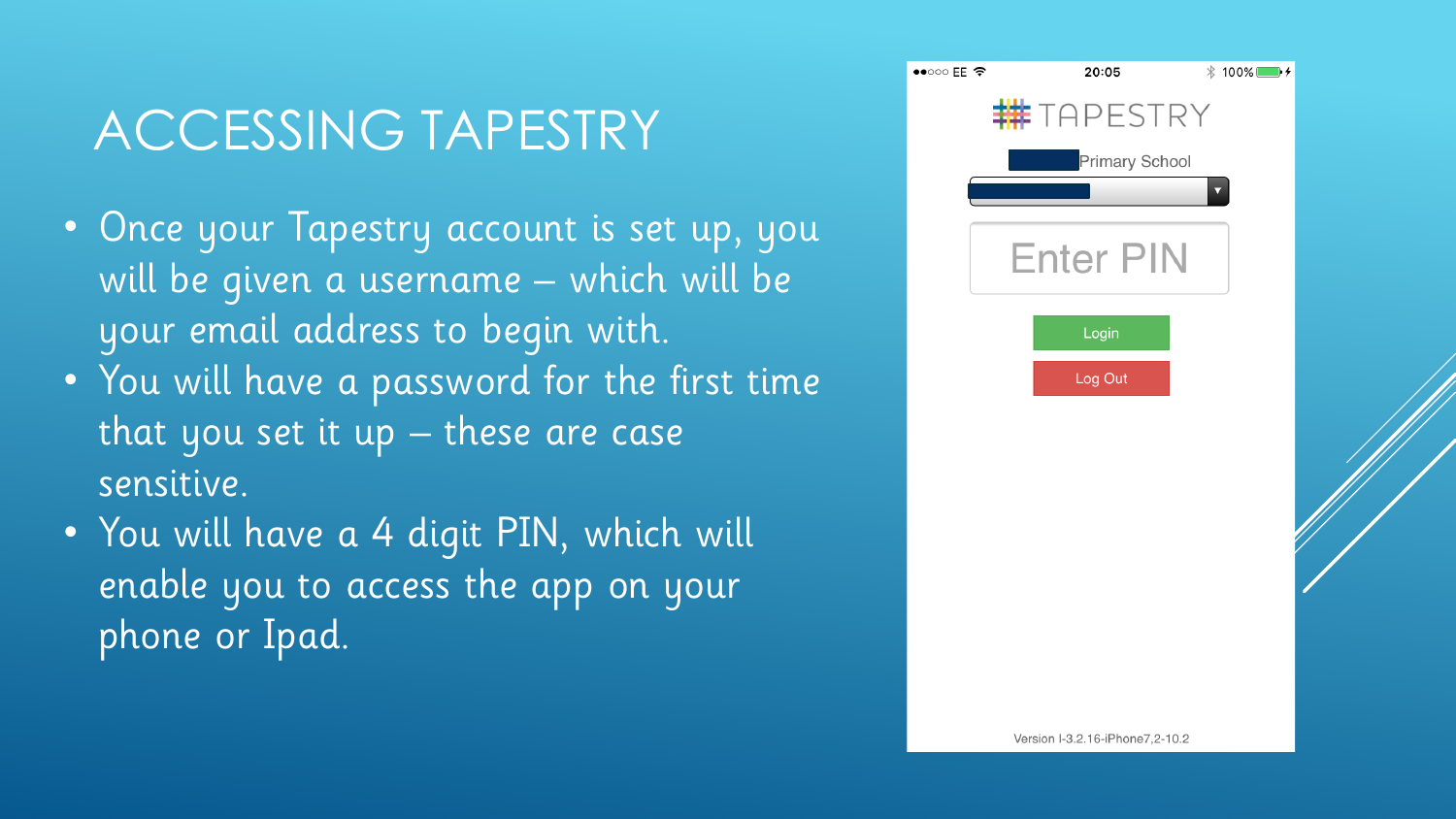# YOUR CHILD'S LEARNING JOURNEY

- You can only see your child's learning journey on Tapestry.
- There will be a range of observations from all areas of the EYFS.
- There will be WOW moments, long observations and some group observations if there has been a large focus activity.
- You can also like and leave comments on the observations.

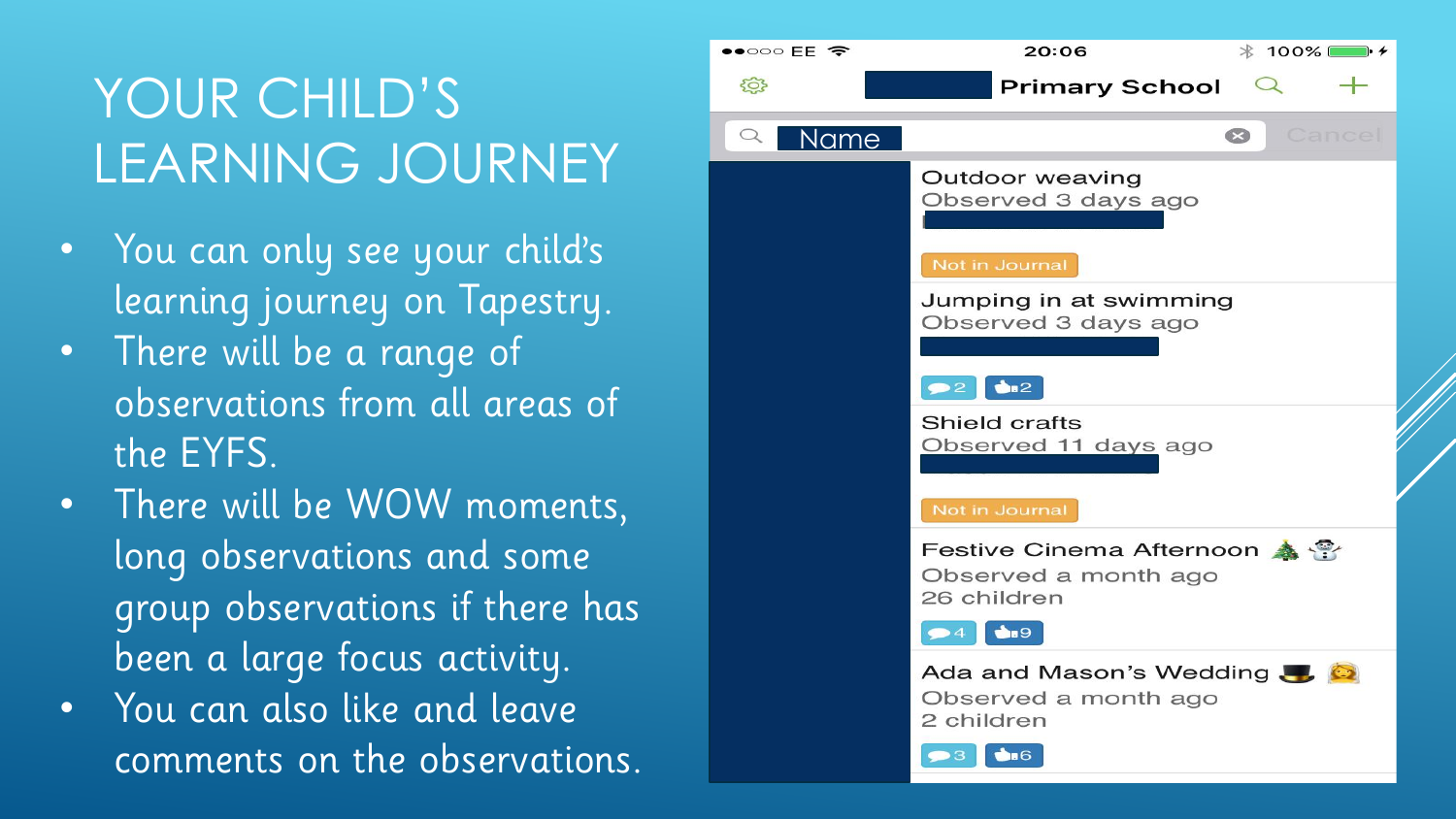# INDIVIDUAL OBSERVATION

- Think of a title for the observation.
- Write up a short observation, stating what your child is doing and what learning is going on.
- We can set activities and tasks for you to complete at home.

| $\bullet\bullet\circ\circ\circ$ EE $\widehat{\phantom{\bullet}}$ | 20:06 |   | $\text{\textsterling} 100\%$ |
|------------------------------------------------------------------|-------|---|------------------------------|
| <b>Cancel</b>                                                    |       |   | Save                         |
|                                                                  |       |   |                              |
| Title                                                            |       |   |                              |
| Observation                                                      |       |   |                              |
| Observation                                                      |       |   |                              |
|                                                                  |       |   |                              |
|                                                                  |       |   |                              |
|                                                                  |       | 眶 | O.                           |

Assessments (0)

Media

**Notes** 

Children (1)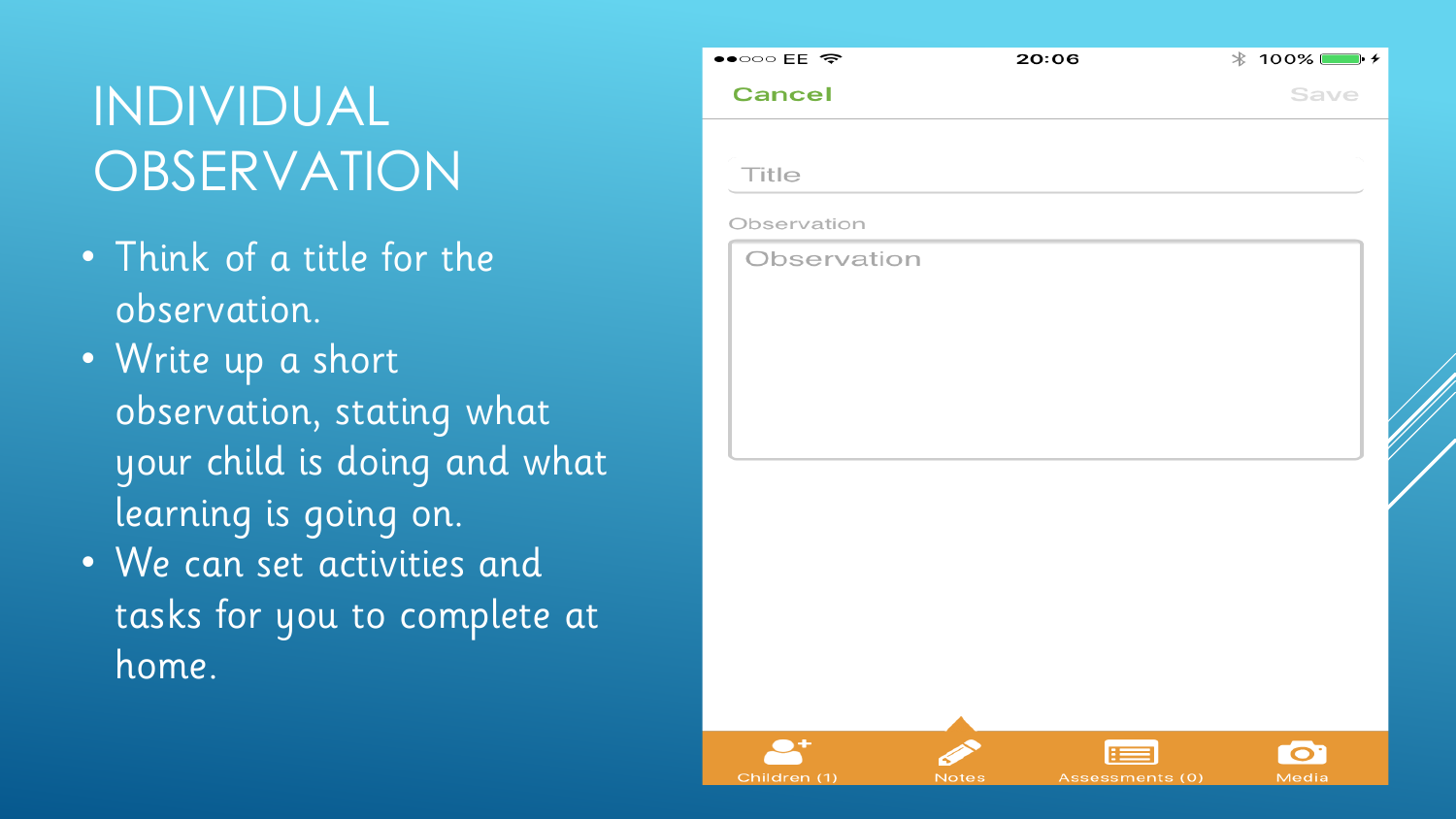# EYFS AND COEL

• This is the document that we assess your child's learning against. • When you complete an observation, this will not

show up on your Tapestry.

#### $\bullet\bullet\circ\circ\circ$  FF  $\mathbf{\hat{\mathfrak{D}}}$  $20:11$  $* 100%$ Cancel Save **EYFS COEL LEUVEN SEND** Personal, Social and **Emotional Development Making Relationships** Self Confidence & Self Awareness Managing feelings and behaviour Communication and Language Listening and attention Understanding Speaking **For** Children (1) **Notes** Media Assessments (0)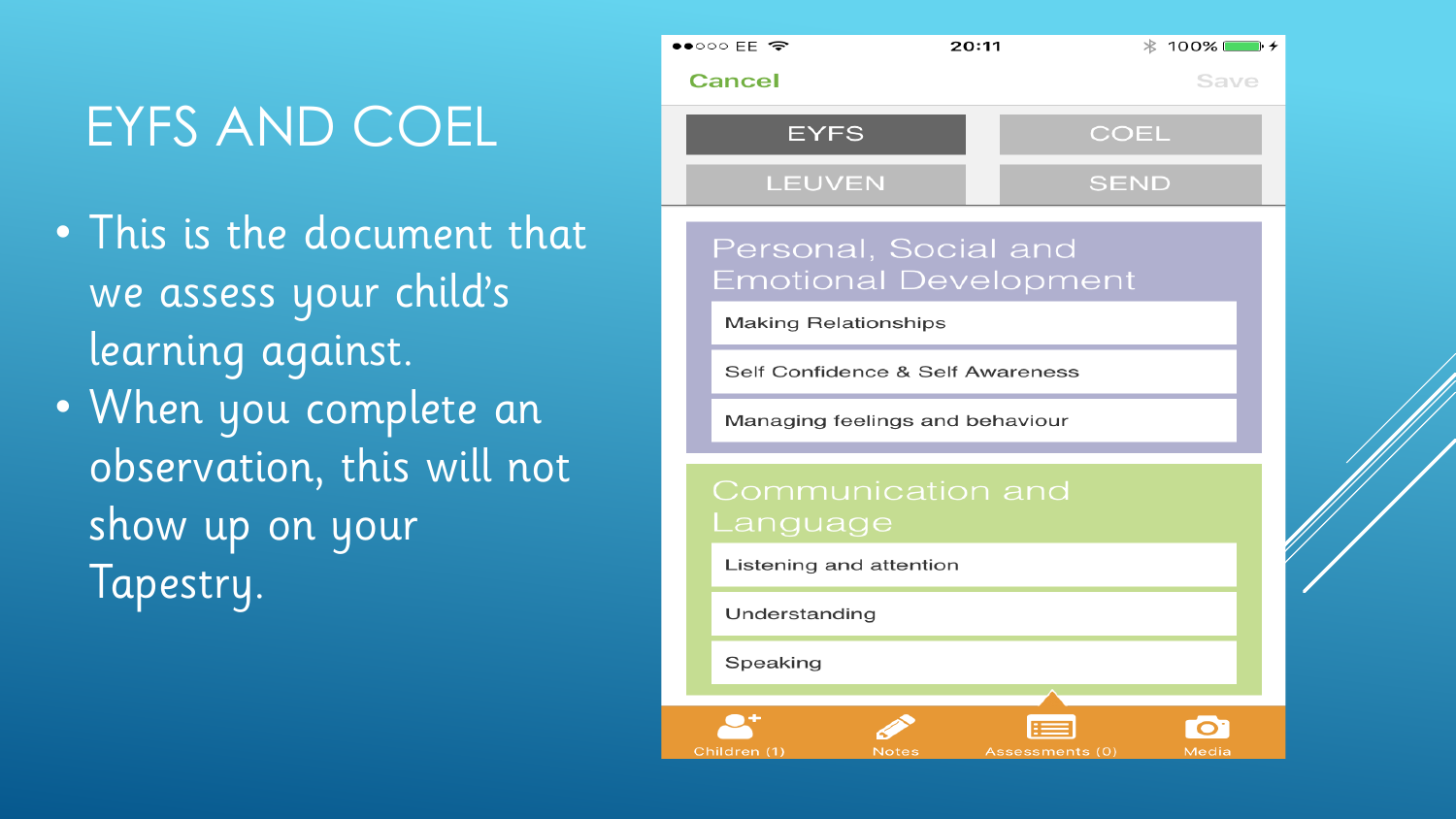# HOW TO ADD PHOTOS AND VIDEOS…

- Go to the 'media' tab at the bottom of the screen.
- Select whether you would like to 'take photo', 'capture video' or 'choose from library'
- Select the photo or video that you would like to and then upload.

| $\bullet$ ං $\circ$ EE $\widehat{\bullet}$ | 20:12                      | $100\%$<br>$\ast$ |
|--------------------------------------------|----------------------------|-------------------|
| <b>Cancel</b>                              |                            | Save              |
| $\overline{\bigcirc}$                      | <b>Take photo</b>          |                   |
| $\blacksquare$                             | Capture video              |                   |
|                                            | <b>Choose from library</b> |                   |
|                                            |                            |                   |
|                                            |                            |                   |
|                                            |                            |                   |
|                                            |                            |                   |
|                                            |                            |                   |
|                                            |                            |                   |
|                                            |                            |                   |
|                                            |                            |                   |
|                                            | 医三                         | O                 |

**Notes** 

Assessments (0)

Media

Children (1)